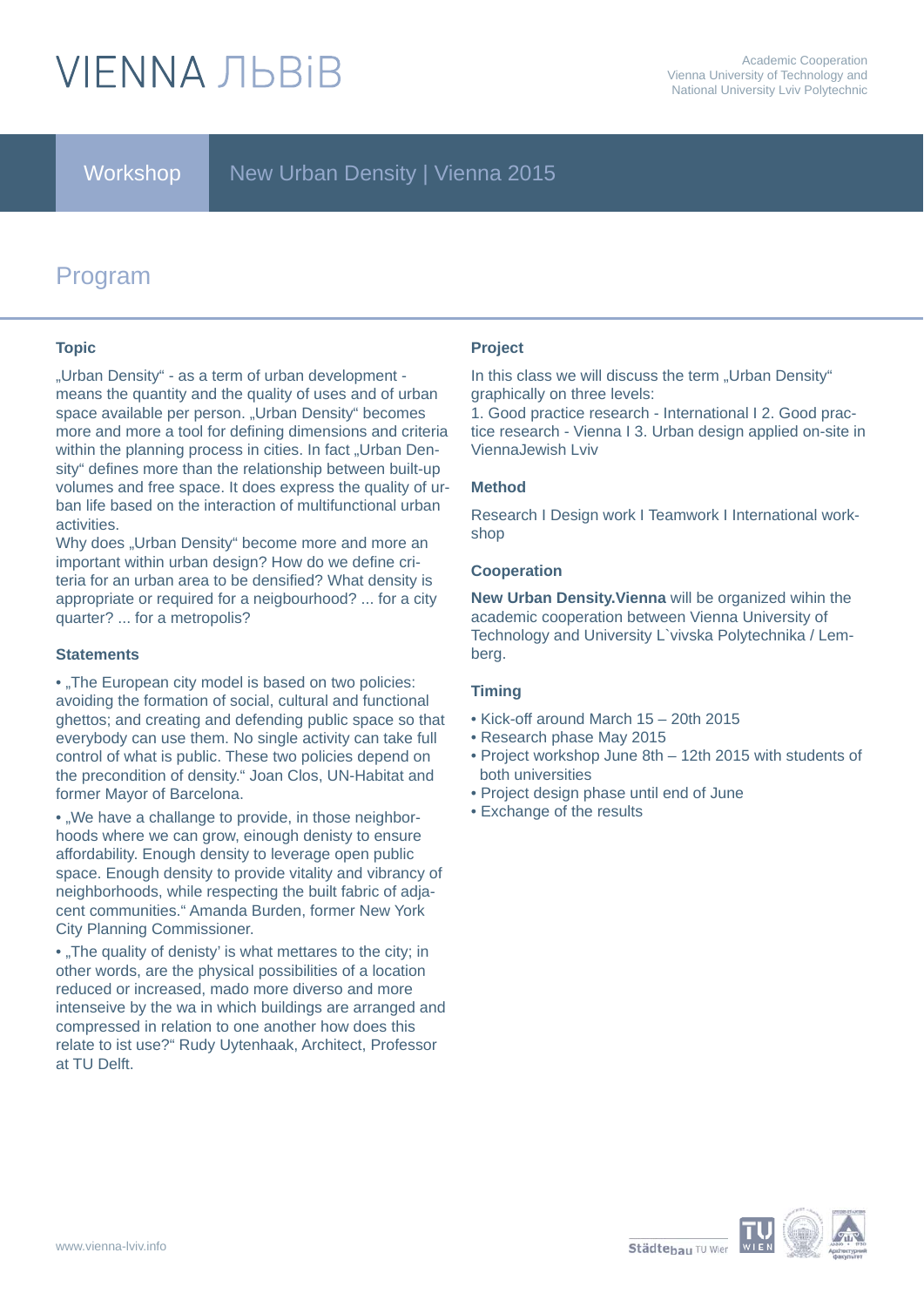# **VIENNA ЛЬВІВ**

Workshop

New Urban Density | Vienna 2015

## List of Participants

### **Students** Tutors

#### **Vienna**

Rita Baranyi Raul Benages Catalan Fanni Anna Breiner Olivia Campbell Mariia Danylchenko Kamila Drsata Ruowei Jiang Lilian Mandalios RoisÌn McHugh Katie Nicholson Giorgia Pierleoni Benjamin Ross Lu Yu Ying Yuan

#### **Lviv**

Nadiya Demko Mykhailo Faydula Nataliya Guch Vasylyna Harbar Anna Hotz Mykhailo Hrytsak Roman Ivanishchak Solomiya Konyk Yaryna Kulyasa Ivan Lypchey Andriy Ortynskyi Taras Pakholiuk Valeriya Palahuta Leonila Rudenko Uliana Sandu

#### **Vienna**

Andreas Hofer, Ass.Prof. Dr. Elisabeth Leitner, Univ.Ass.Dr.

#### **Lviv**

Anton Kolomyeytsev, Ass. Dr. Halyna Petryshyn, Prof. Dr.